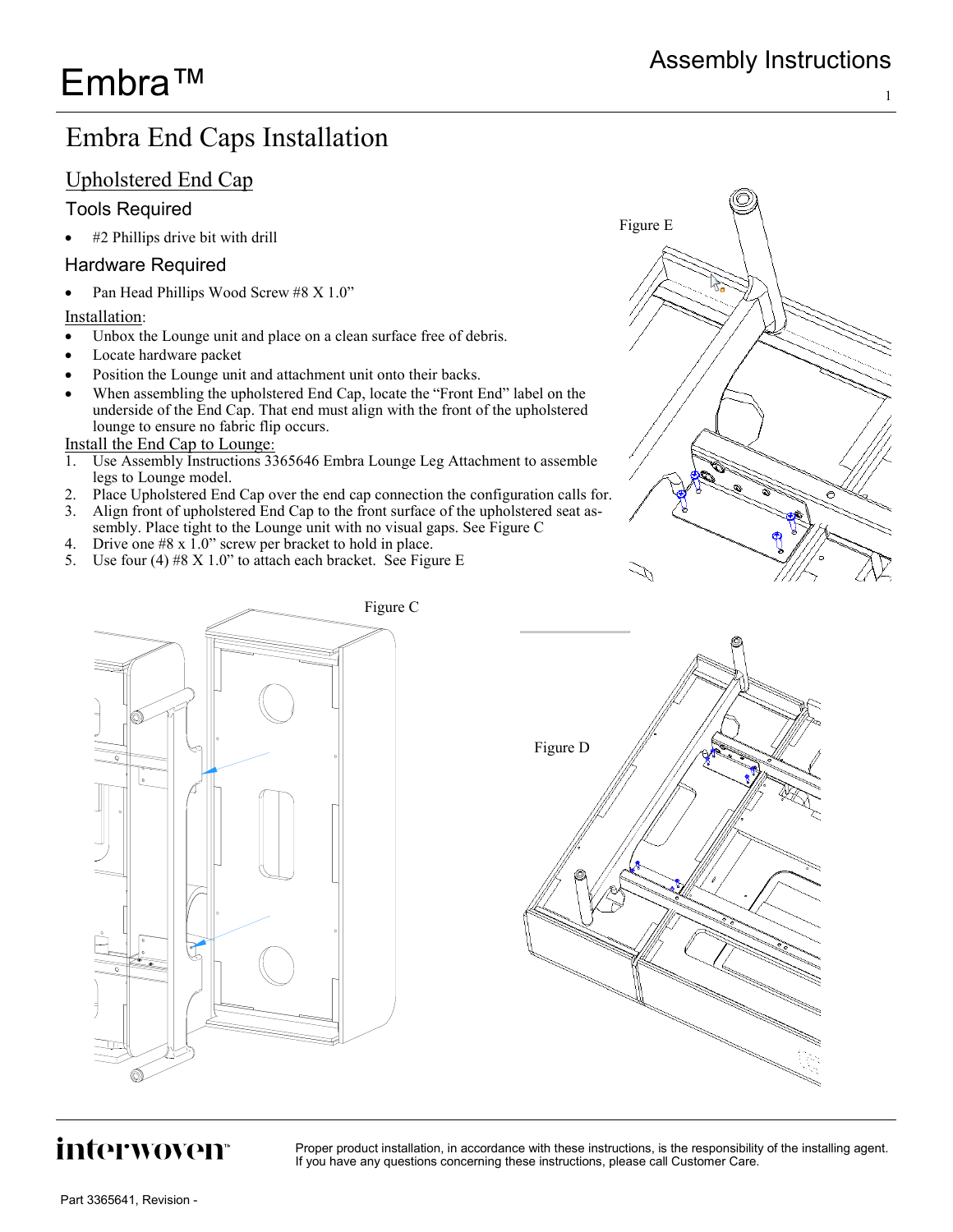# Assembly Instructions

Figure E

 $\mathfrak{D}$ 

## Laminate Panel End Caps

## Tools Required

Drill driver with #2 bit

### Hardware Required

• Pan Head Phillips #8 X 3/4"

### Installation:

- Unbox the lounge unit and place on a clean surface free of debris.
- Locate hardware packet
- Position the lounge unit and attachment unit onto their backs.

### Install the End Cap to Lounge:

- 1. Use Assembly Instructions 3365646 Embra Lounge Leg Attachment to assemble legs to Lounge model.
- 2. Locate the alignment hole on the bottom side of the End Cap unit. See Figure C
- 3. Align the bracket from the rail to the alignment hole. See Figure C
- 4. Use four (4) #8 X 3/4" to attach End Cap to each bracket. See Figure D & E



# interwoven<sup>®</sup>

Proper product installation, in accordance with these instructions, is the responsibility of the installing agent. If you have any questions concerning these instructions, please call Customer Care.